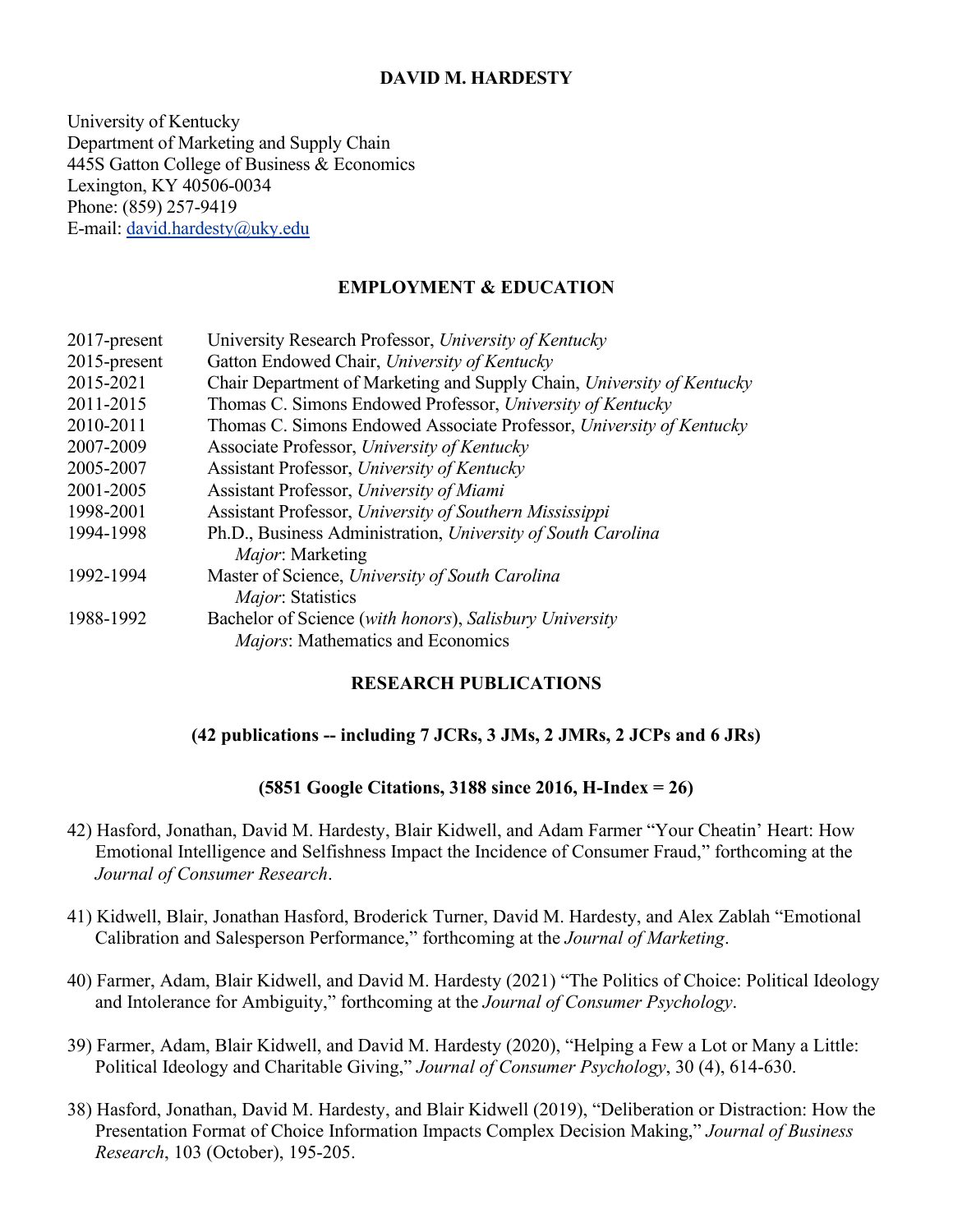- 37) Mead, James, Maura Scott, and David M. Hardesty (2019), "Low Detail Future Variety: Providing Affective Relief during Repetitive Music Consumption," *Psychology & Marketing* 36 (11), 975-988.
- 36) Sheehan, Daniel, David M. Hardesty, Alexander H. Ziegler and Haipeng (Allan) Chen (2019), "Consumer Reactions to Price Discounts across Online Shopping Experiences," *Journal of Retailing and Consumer Services* 51 (C), 129-138.
- 35) Hasford, Jonathan, David M. Hardesty, and Blair Kidwell (2018) "Emotional Ability and Associative Learning: How Experiencing and Reasoning about Emotions Impacts Evaluative Conditioning," *Journal of Consumer Research*, 45 (4), 743-760.
- 34) Mead, James and David M. Hardesty (2018), "Price Font Disfluency: Anchoring Effects on Future Price Expectations," *Journal of Retailing*, 94 (1), 102-112.
- 33) Li, Wenjing, David M. Hardesty, and Adam Craig (2018), "The Impact of Dynamic Bundling on Price Fairness Perceptions," *Journal of Retailing and Consumer Services*, 40 (January), 204-212.
- 32) Hasford, Jonathan, David M. Hardesty, and Blair Kidwell (2015), "More Than a Feeling: Emotional Contagion Effects in Persuasive Communication," *Journal of Marketing Research*, 52(6), 836-847. Cited in Alpha Galileo, Medical Daily, and Science Daily
- 31) Kidwell, Blair, Jonathan Hasford, and David M. Hardesty (2015), "Emotional Ability Training and Mindful Eating," *Journal of Marketing Research*, 52(1), 105-119. Cited in Eurekalert, Science Daily, PsychCentral, Foodnavigator.com, National Federation of Professional Trainers, Food and Psychology, VavistaLife, Think and Eat Yourself Smart (popular press book), and The Thinsulin Program (popular press book)
- 30) Hardesty, David M., Anthony D. Miyazaki, Ronnie C. Goodstein, Dhruv Grewal, and Praveen Kopalle (2014), "The Accuracy of Scanned Prices," *Journal of Retailing*, 90 (June), 291-300.
- 29) Kidwell, Blair, R. Adam Farmer, and David M. Hardesty (2013), "Getting Liberals and Conservatives to Go Green: Political Ideology and Congruent Appeals," *Journal of Consumer Research*, 40 (August), 350-367.
- 28) Hardesty, David M. and Tracy A. Suter (2013), "Maximizing Willingness to Bid with Buy-It-Now Auctions," *Journal of Business Research*, 66 (4), 554-558.
- 27) Koford, Brandon C., Glenn C. Blomquist, David M. Hardesty, and Kenneth R. Troske (2012), "Estimating Consumer Willingness to Supply and Willingness to Pay for Curbside Recycling," *Land Economics*, 88 (4), 745-763.
- 26) Hardesty, David M., William O. Bearden, Kelly Haws, and Blair Kidwell (2012), "Enhancing Perceptions of Value Associated with Price Matching Guarantees," *Journal of Business Research*, 65 (8), 1096-1101.
- 25) Kidwell, Blair, David M. Hardesty, Brian Murtha, and Shibin Sheng (2012), "A Closer Look at Emotional Intelligence in Marketing Exchange," *GfK-Marketing Intelligence Review*, 4 (1), 24-31.
- 24) Kidwell, Blair, David M. Hardesty, Brian Murtha, and Simon Sheng (2011), "Emotional Intelligence in Marketing Exchanges," *Journal of Marketing*, 75 (January), 78-95.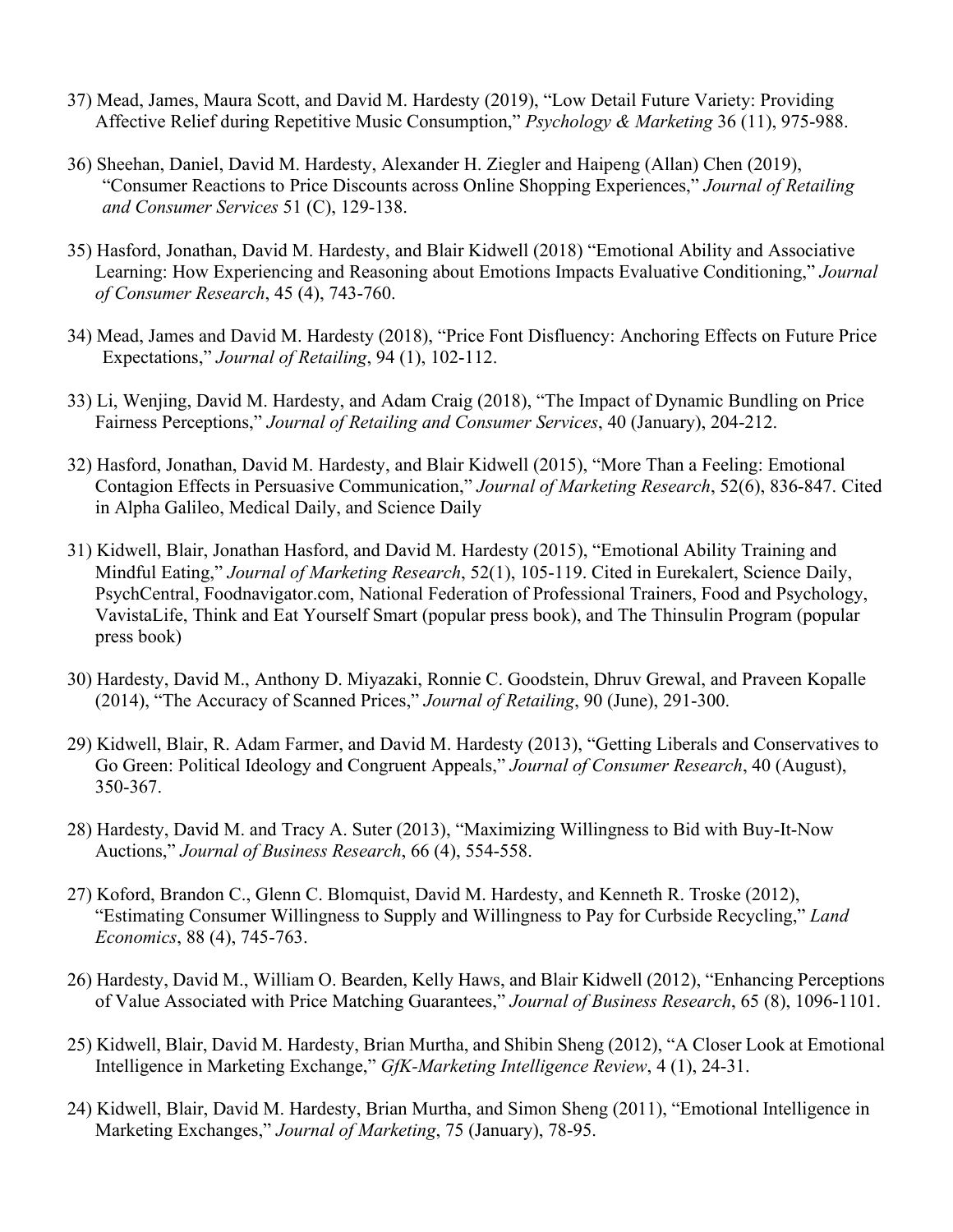23) Tsiros, Michael and David M. Hardesty (2010), "Ending a Price Promotion: Retracting it in One Step or Phasing it out Gradually?," *Journal of Marketing*, 74 (January), 49-64.

A summary also appeared in the April 2010 *Harvard Business Review* regarding Steadily Decreasing Discounting.

- 22) Hardesty, David M. and William O. Bearden (2009), "Consumer Behavior and Retailing," *Journal of Retailing*, 85 (September), 239-244.
- 21) Carlson, Jay P., Leslie H. Vincent, David M. Hardesty, and William O. Bearden (2009), "Objective and Subjective Knowledge Relationships: A Quantitative Analysis of Consumer Research Findings," *Journal of Consumer Research*, 35 (February), 864-876.

A summary was also published in *Empirical Generalizations about Marketing Impact 1st and 2nd editions*, edited by Mike Hanssens.

- 20) Kidwell, Blair, David M. Hardesty, and Terry Childers (2008), "Emotional Calibration Effects on Consumer Choice," *Journal of Consumer Research*, 35 (December), 611-621.
- 19) Kidwell, Blair, David M. Hardesty, and Terry Childers (2008), "Consumer Emotional Intelligence: Conceptualization, Measurement, and the Prediction of Consumer Decision Making," *Journal of Consumer Research*, 35 (1), 154-166.
- 18) Hardesty, David M., William O. Bearden, and Jay P. Carlson (2007), "Persuasion Knowledge and Consumer Reactions to Pricing Tactics," *Journal of Retailing*, 83 (2), 199-210. Received an Honorable Mention for the 2009 Davidson Award for Best Article in the *Journal of Retailing* for 2007.
- 17) Carlson, Jay P., William O. Bearden, and David M. Hardesty (2007), "Influences on What Consumers Know and What They Think They Know Regarding Pricing Tactics," *Psychology & Marketing*, 24 (2), 117-142.
- 16) Suter, Tracy A., Steven W. Kopp, and David M. Hardesty (2006), "The Effects of Consumers' Ethical Beliefs on Copying Behaviour in Computer-Mediated Environments," *Journal of Consumer Policy*, 29 (2), 190-202.
- 15) Feldman, Daniel C., William O. Bearden, and David M. Hardesty (2006), "Varying the Content of Job Advertisements: The Effects of Message Specificity," *Journal of Advertising*, 35 (1), 123-141.
- 14) Suter, Tracy A. and David M. Hardesty (2005), "The Effects of Price Information in Online Consumerto-Consumer Auctions: Implications for Sellers," *Journal of Retailing*, 81 (4), 307-317.
- 13) Hardesty, David M. and Tracy A. Suter (2005), "E-tail and Retail Reference Price Effects," *Journal of Product & Brand Management*, 14 (2), 129-136.
- 12) Suter, Tracy A., Steven W. Kopp, and David M. Hardesty (2004), "The Relationship Between General Ethical Judgments and Copying Behavior at Work," *Journal of Business Ethics*, 55 (1), 61-70.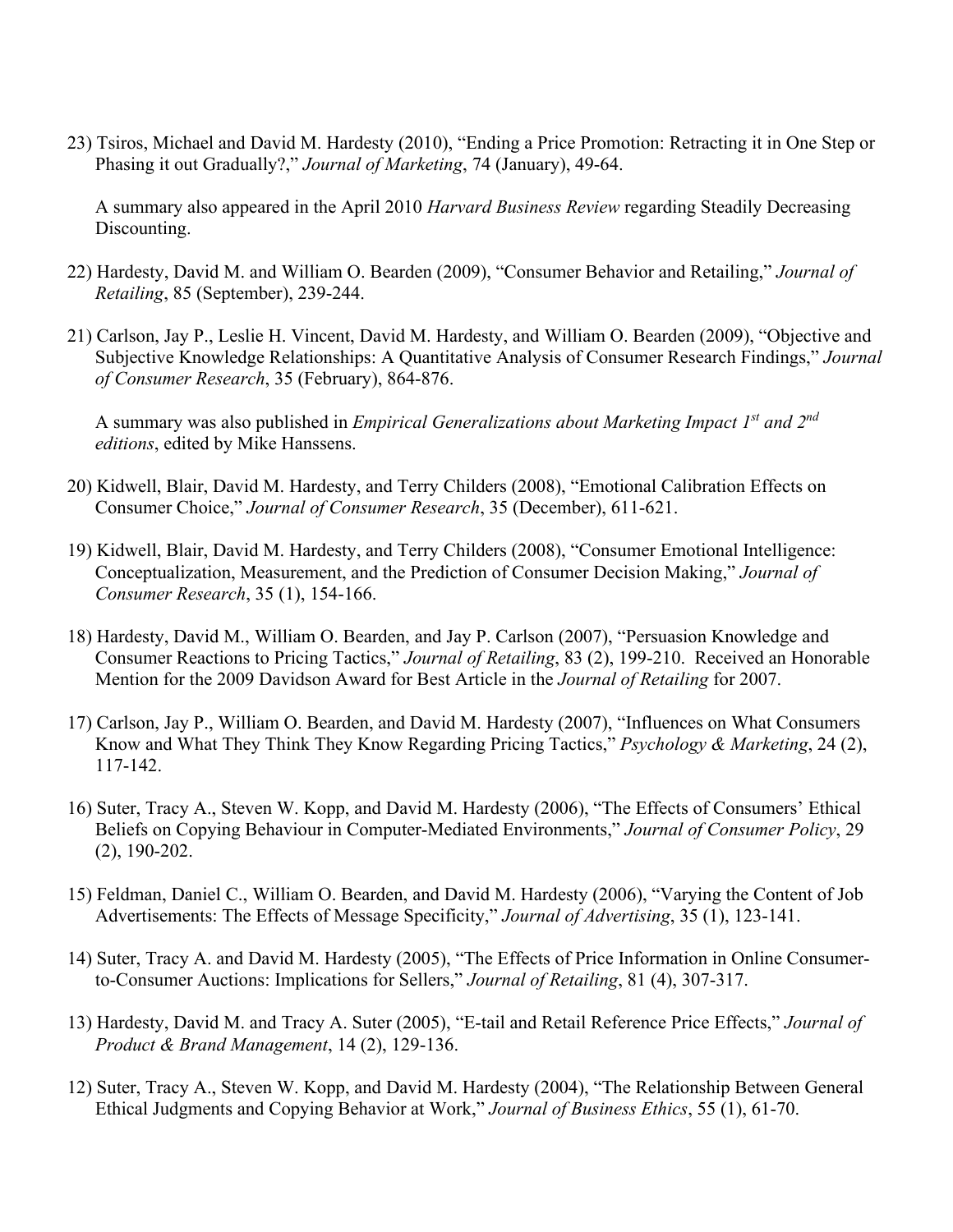- 11) Grewal, Dhruv, David M. Hardesty, and Gopalkrishnan R. Iyer (2004), "The Effects of Buyer Identification and Purchase Timing on Consumers' Perceptions of Trust, Price Fairness, and Repurchase Intentions," *Journal of Interactive Marketing*, 18 (4), 87-100.
- 10) Hardesty, David M. and William O. Bearden (2004), "The Use of Expert Judges in Scale Development: Implications for Improving Face Validity of Measures of Unobservable Constructs," *Journal of Business Research*, 57 (February), 98-107*.*
- 9) Babin, Barry J., David M. Hardesty, and Tracy A. Suter (2003), "Color and Shopping Intentions: The Intervening Effect of Price Fairness and Perceived Affect," *Journal of Business Research*, 56 (July), 541- 551.
- 8) Bearden, William O., Jay P. Carlson, and David M. Hardesty (2003), "Using Invoice Price Information to Frame Advertised Offers," *Journal of Business Research*, 56 (May), 355-366.
- 7) Hardesty, David M. and William O. Bearden (2003), "Consumer Evaluations of Different Promotion Types and Price Presentations: The Moderating Role of Promotional Benefit Level," *Journal of Retailing*, 79 (1), 17-25.
- 6) Hardesty, David M., Jay P. Carlson, and William O. Bearden (2002), "Brand Familiarity and Invoice Price Effects on Consumer Evaluations: The Moderating Role of Skepticism Toward Advertising," *Journal of Advertising*, 31 (Summer), 1-15.
- 5) Bearden, William O., David M. Hardesty, and Randall L. Rose (2001), "Consumer Self-Confidence: Refinements in Conceptualization and Measurement," *Journal of Consumer Research*, 28 (1), 121-134*.*
- 4) Hardesty, David M. (2000), "Top Ten Selling Promotional Products: An Analysis of What *Promotional* Products Distributors Sell," published in *PPB Magazine* (the trade magazine for the Promotional Products Association International), January, pp. 204-206, 208, 210, and 268.
- 3) Hewett, Kelly and David M. Hardesty (1999), "Team Projects in an Inter-Campus Setting: The Impact of Group Characteristics," *Marketing Education Review*, 9 (2), 23-31.
- 2) Sprott, David E., David M. Hardesty, and Anthony D. Miyazaki (1998), "Disclosure of Odds Information: An Empirical Investigation of Objective Odds Format and Numeric Complexity," *Journal of Public Policy and Marketing*, 17 (1), 11-23.
- 1) Edwards, Don, Jennifer Lasecki, and David M. Hardesty (1997), "Multcomp Procedure," included as part of the Splus Version 4.0 statistical software package.

# **PAPERS UNDER REVIEW OR BEING REVISED**

Li, Wenjing, David M. Hardesty, Adam W. Craig and Lei Song "Hidden Price Promotions: Could Your Price Promotions Backfire?" being revised for third review at the *Journal of Retailing and Consumer Services*.

### **WORKING PAPERS**

Hardesty, David M., Robert Schindler, Leslie H. Vincent, and Traci H. Freling, "A Meta-Analysis of Just-Below Pricing Effects: Separating Reality from the "Magic," to be submitted to the *Journal of Marketing*.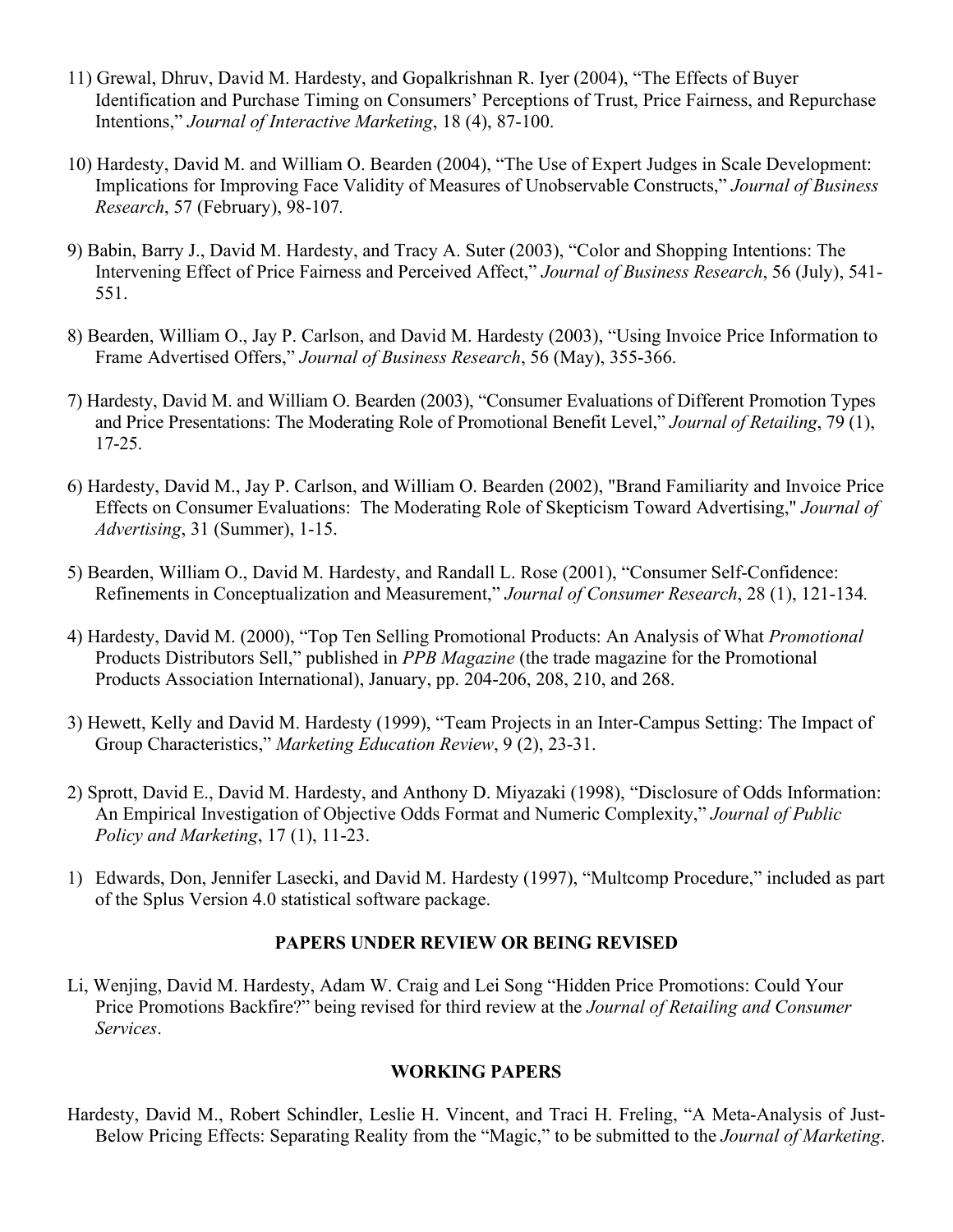Kidwell, Blair, Andrea Bennett, Jonathan Hasford, David M. Hardesty, and Molly Burchett "Emotional Reasoning and Decision Quality," to be submitted to the *Journal of Consumer Psychology*.

McCullough, Chance L., Alexander H. Ziegler, Daniel Sheehan, Haipeng (Allan) Chen and David M. Hardesty, "Private Label Aversion: A Multi-Method Investigation of Private Label Embarrassment and Self-Construal," to be submitted to the *Journal of Marketing*.

Mead, James, Maura Scott, and David M. Hardesty "Synonyms Not so Similar: How Consumers Perceive and Respond to Structural Properties in Memory Networks," to be submitted to *Marketing Science*.

# **TEACHING**

*University of Kentucky*

Undergraduate Marketing Research MBA Marketing Processes and Functions MBA New Product Development EMBA Marketing Management Doctoral Seminar in Consumer Behavior Doctoral Seminar in Decision Making Doctoral Seminar in Research, Design, and Analysis Gatton Certificate Program Courses – Essentials of Marketing and Emotional Intelligence

*TEI Pireus MBA in Athens, Greece*

Marketing Management

*Vanderbilt University* EMBA Marketing Management

*University of Miami*

Undergrad Marketing Research MBA Marketing Research MBA Consumer Behavior

*University of Southern Mississippi* Promotion Management Principles of Marketing Managerial Statistics MBA Consumer Behavior

#### *University of South Carolina*

Marketing Research Marketing Management Introductory Statistics

#### **MENTORING**

Dissertations Chaired/Co-Chaired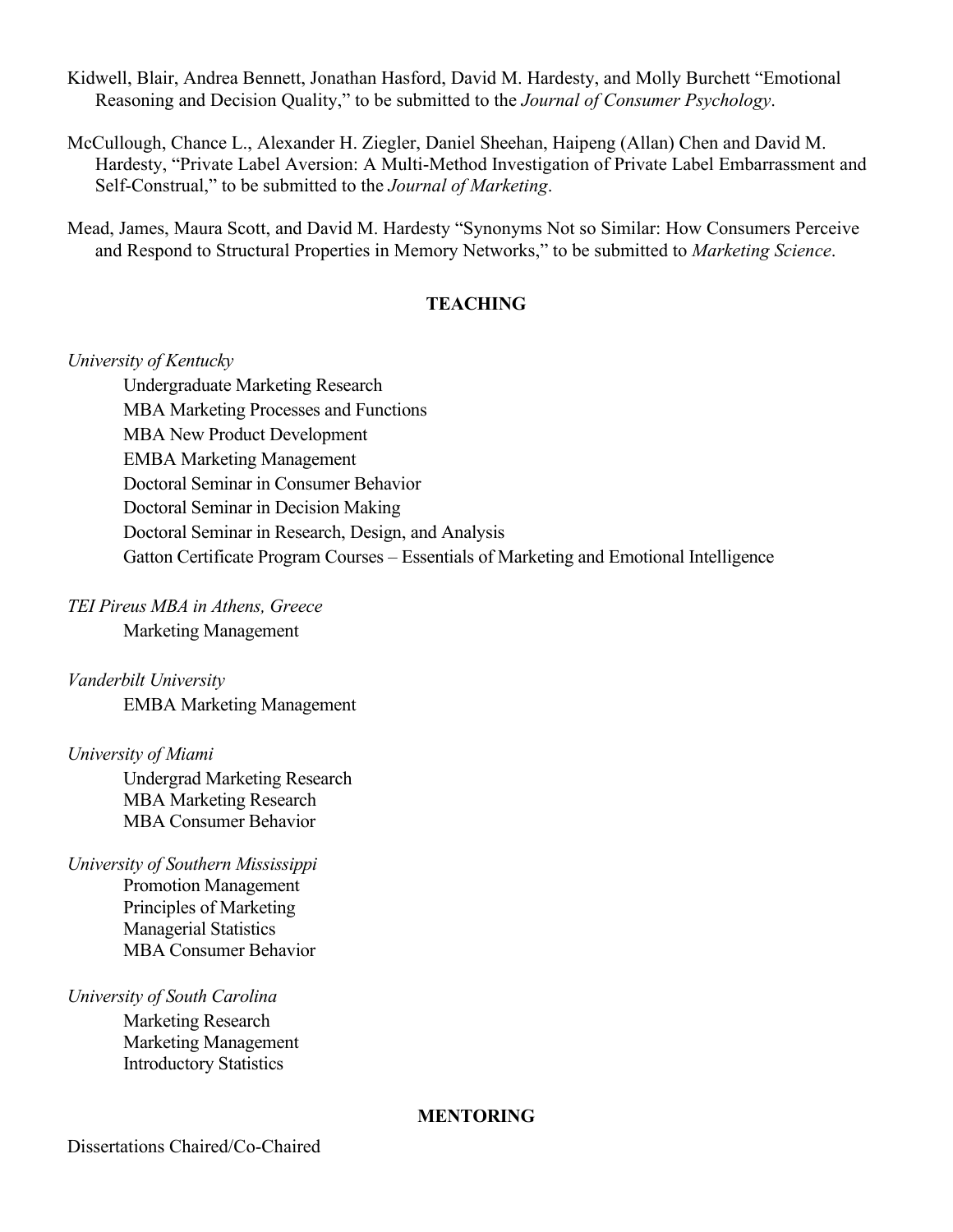Chase McCullough (2023) Wenjing Li (2018) – Stephen F. Austin State University (2018-present) Kevin Chase (2018) – Clemson University (2018-2020), Washington State University (2020-present) James Mead (2015) – University of Houston – Clear Lake (2015-2017), University of West Florida (2017 present) Rob Richerson (2014) – Salisbury University (2014-present) Adam Farmer (2014) – Mississippi State University (2014-2020), University of Alabama (2020-present) Jonathan Hasford (2013) – University of Nevada (2013-2014), Florida International University (2014-2016), University of Central Florida (2016-2019), University of Tennessee (2019-present) Tatiana Levit (2009) – University of Regina (2009-present)

Dissertation Committees

Molly Burchett (2019 – Marketing) Matthew Pavelek (2015 – Communications) Sarah Magnotta (2015 – Marketing) Pei Xu (2014 – DSIS) Lindsey Dillingham (2014 – Communications) Michael Bossick (2009 – Sociology) Brandon Koford (2008 – Economics) William Jones (2008 -- Marketing)

# **ACADEMIC HONORS AND AWARDS**

*Journal of Consumer Research* Outstanding Reviewer Award 2020 Gatton Research Productivity Award 2019 University of Kentucky University Research Professor 2017-present Top 10 Reviewer *Journal of Retailing* 2017 Best Reviewer Award for the *Journal of Retailing* 2015 Gatton Summer Research Grant 2007-present Robertson Outstanding Gatton Faculty Researcher Award 2011 Nominated for a Provost's Outstanding Teacher Award 2009 Honorable Mention for the 2009 Davidson Award for Best Article in the *Journal of Retailing* Best Reviewer Award for the *Journal of Retailing* 2008 University of Kentucky MBA Teacher of the Year 2007 James W. McLamore Summer Research Award in Business and the Social Sciences 2002, 2004 University of Miami Research Council General Research Support Award 2002-2003 Bell South Outstanding Faculty Member Award 2001 Professor of the Month (November) for the Ladies of Chi Omega 2000 CBA Faculty Research Scholars Program 2000 Received USM CBA Summer Faculty Research Grant 2000 Best Paper in the Advertising, Promotion, and IMC Track Summer AMA 1999 Southern Marketing Association Best Dissertation Proposal 1997 Southern Marketing Association Consortium Student 1997 USC Doctoral Student Association Vice President 1997 Statistics Department Teacher of the Year Award 1994 Nominated for USC Educational Foundation Outstanding Teaching Award 1994 Franklin P. Perdue Scholar 1988-1992

# **EDITORIAL BOARD MEMBERSHIP AND AD-HOC REVIEWING**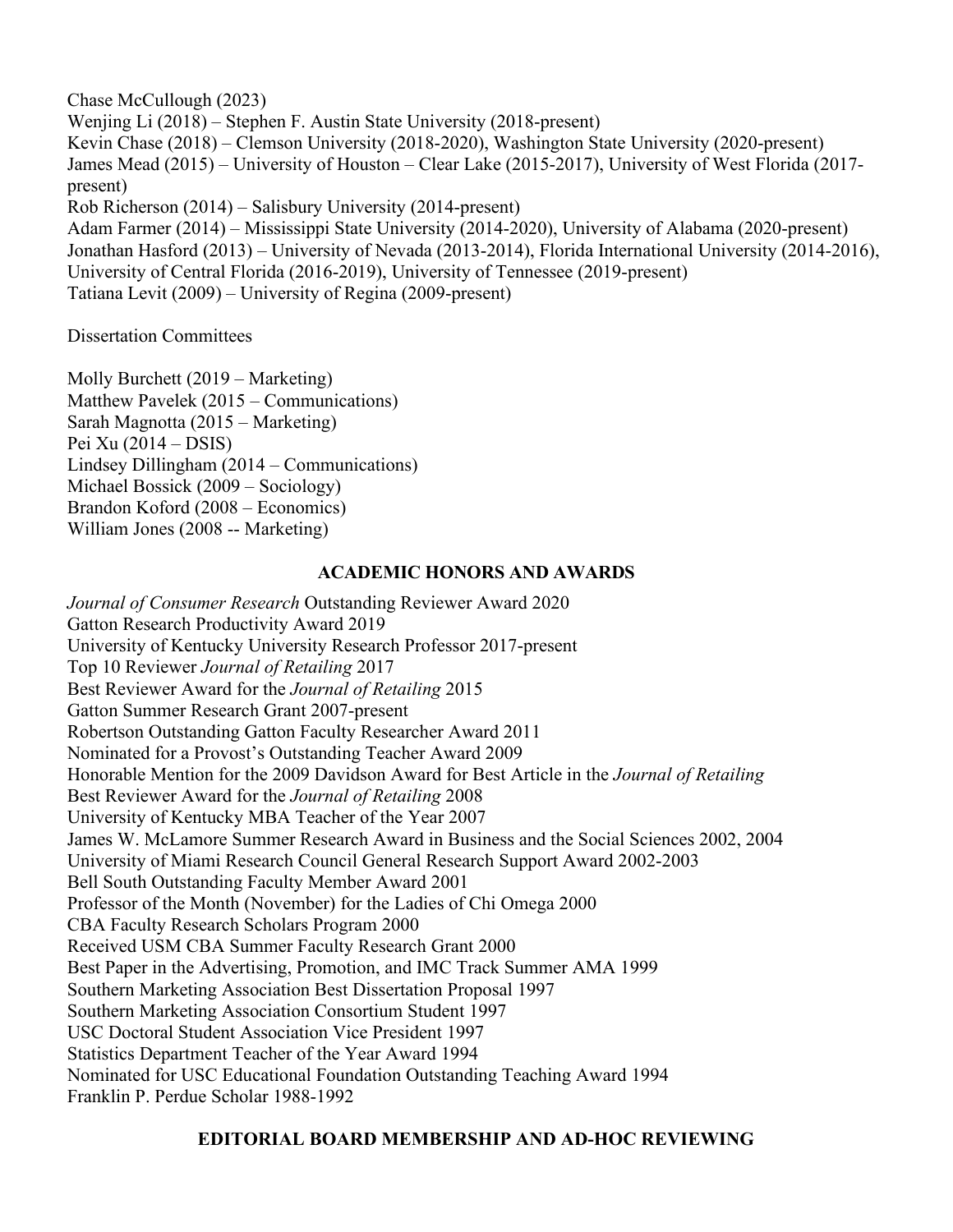Associate Editor *Journal of Retailing* (2017-present; December 1, 2017 to December 1, 2020) Co-Editor of *Journal of Retailing* Special Issue on Consumer Research and Retailing (2007-2009) Editorial Review Board Member of *Journal of Marketing Research* (since 2018) Editorial Review Board Member of *Journal of Consumer Research* (since 2018) Editorial Review Board Member of *Journal of Service Research* (2017-2021) Editorial Review Board Member of *Journal of Retailing* (2007-2017) Editorial Review Board Member of *Journal of Product & Brand Management* (2005-2015) Editorial Review Board Member of *Journal of Business Research* (2002-2011) Ad-Hoc Reviewing for *Journal of Consumer Research* Ad-Hoc Reviewing for *Journal of Marketing* Ad-Hoc Reviewing for *Journal of Marketing Research*  Ad-Hoc Reviewing for *Journal of Retailing* Ad-Hoc Reviewing for *Journal of Consumer Psychology* Ad-Hoc Reviewing for *Journal of the Academy of Marketing Science* Ad-Hoc Reviewing for the *International Journal of Research in Marketing* Ad-Hoc Reviewing for *Journal of Public Policy & Marketing* Ad-Hoc Reviewing for *Journal of Business Research* Ad-Hoc Reviewing for *Marketing Letters* Ad-Hoc Reviewing for *Psychology and Marketing*  Ad-Hoc Reviewing for the *Journal of the Association for Consumer Research* Ad-Hoc Reviewing for *Perceptual and Motor Skills Psychological Reports* Ad-Hoc Reviewing for *Journal of Interactive Marketing* Ad-Hoc Reviewing for *Journal of Retailing and Consumer Services*  Ad-Hoc Reviewing for the Behavioral Pricing Conference Ad-Hoc Reviewing for the Academy of Marketing Science Conference Ad-Hoc Reviewing for the Society of Marketing Advances Dissertation Competition Ad-Hoc Reviewing for the Mary Kay Dissertation Competition

### **PROFESSIONAL AND COMMUNITY SERVICE**

2022 Society for Consumer Psychology Program Committee 2020-2021 EOC Faculty Affairs Committee Member 2020 Served on the Membership Panel at the YMCA Leadership Summit 2017-present Assistant Coach for Henry Clay High School Tennis Teams 2016 Featured Speaker at the Gatton College of Business & Economics Speaker Series 2016 Featured Speaker at the Gatton Venture Studio – Understanding Consumer Markets 2016 Taught a single-day Pricing Doctoral Seminar at Florida International University 2016 Southeast Marketing Symposium Job Market Panel Member 2014 Association for Consumer Research Doctoral Symposium Speaker 2014 Association for Consumer Research Mid-Career Mentorship Program 2013-2014 Chair of the Marketing and Supply Chain Recruiting Committee 2013 Society for Marketing Advances Doctoral Consortium Speaker 2013 Chair of Gatton Promotion and Tenure Committee 2012-2013 Member of Spindletop Hall Board of Trustees 2011-2015 Member of Gatton Promotion and Tenure Committee 2012-2018 Southland Christian Church Café Volunteer 2010-2018 Member of the Gatton Retroactive Withdrawals Appeals Committee 2009-2015 Director of Graduate Studies Department of Marketing and Supply Chain 2009-2018 Director of Gatton College Research Experience Program 2009-2018 Director of the Behavioral Research Lab